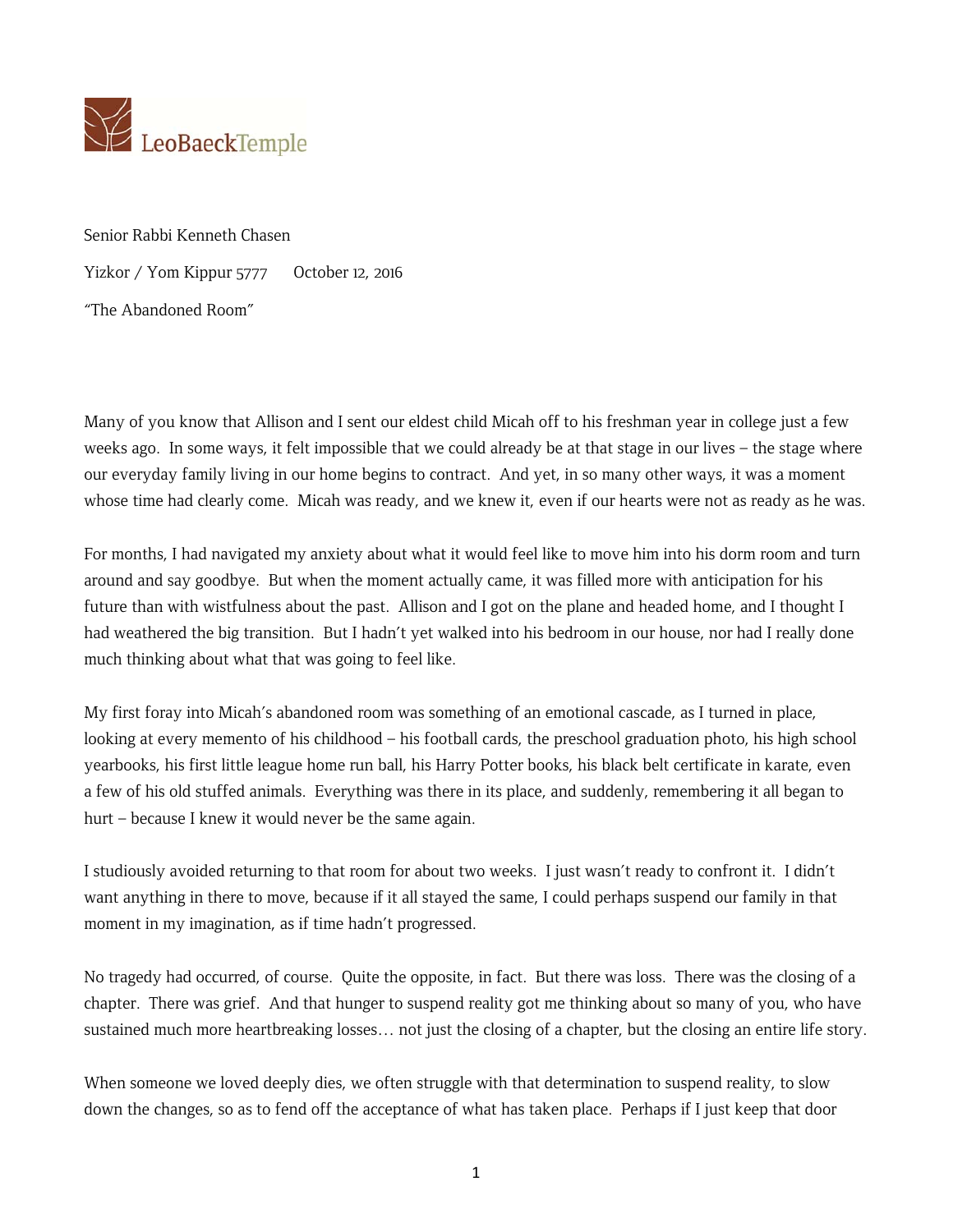closed, if I don't empty his closet, or donate her books, or sort through her papers, I can stay nearer to the time when he was here, when she was with me, when everything was the way I so desperately wish it still was.

Right before Rosh Hashanah, I reached out to a dear friend on the east coast who lost her husband nearly one year ago. And when I asked how she was progressing through her mourning, she wrote back, telling me about her caring friends, her time with her grandchildren, her teaching work, her travels to France. But finally she mined downward to the bottom line: her husband's guitars, which were such an enormous part of his life and identity. As for the guitars, she wrote: "They sit, unplayed and silent, in their cases, waiting for me to send them to their new homes. I have not had the strength or resolve to face that, though I know it is something I need to do."

This hour of *Yizkor* arrives without welcome for us, especially with the dawning of a new year, because it attests unapologetically to time's passing. Indeed, it can't all stay the same without them. It hasn't. Reality has proven resistant to suspension, no matter how much we may leave things and feelings exactly where they have been, untouched, unsullied. And so this service has come to uproot all of that. For some, it is here for the very first time, a dreaded intrusion amid the raw grief of new loss. For many others, this service has returned, like clockwork, to affirm just how real the absences in our lives have become. And for us all, we are reaching upward, and outward to each other, seeking the strength and the resolve to face it – to walk back into that abandoned room, and to allow a new tomorrow to come, so that their legacies can live again… so that we can live again.

I have always been taken by Bob Dylan's suggestion that "museums are cemeteries." I think what he meant by that is that anything intended solely to preserve the past lacks the capacity to teach new lessons, to touch new souls, to inspire new wanderings. And this, of course, is never what we wanted for our departed loved ones. We want to be the ones who give them new life, not the ones who close their book, with ourselves pressed inside the pages.

So how do we do that? How do we get there? Perhaps some wisdom can be found in the words of the acclaimed contemporary liturgist, Marcia Falk, who wrote: "…you know that time, though imperfect, is diligent, and wrestles down grief, and that all things are born small and grow large – except grief, which is born large and grows small."

So even while we have been battling fiercely not to let go, to leave it all untouched, time has been loosening our grip – and this is actually a blessing, not a curse. With our hands open, not clutching what was so tightly, we have an exposed palm extended outward, ready to give away something precious of what they gave to us.

My friend and colleague, Rabbi Dara Frimmer, suffered a terrible loss just two years ago, when her 29-week-old fetus died in utero without warning. Not surprisingly, she and her husband Michael descended into a deep and overwhelming grief that made it difficult even to breathe. And they fought desperately to leave that abandoned room intact – to hold fast to the dreams they had nourished for their new little one and themselves.